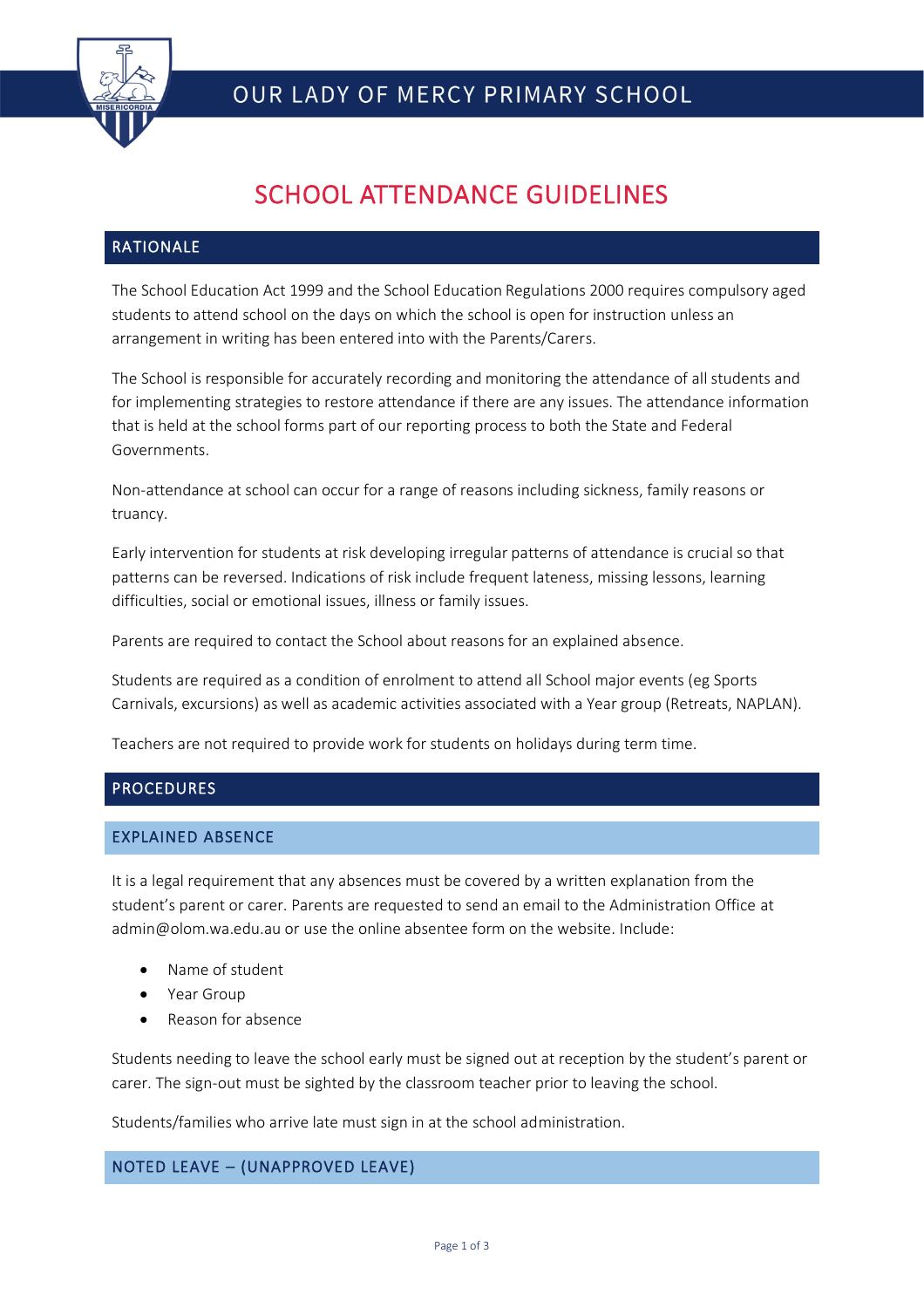This is an absence that is deemed to be taken at the discretion of the family (e.g. holidays), thus there is a choice in the matter. Parents therefore are required to take responsibility for the consequences of this absence. The timetable, learning programme and assessments will proceed as normal. Teachers may or may not be in a position to make arrangements to allow a student to meet assessment requirements required for reporting. This is especially critical prior to holiday breaks.

Teachers are not required to undertake additional workloads by allowing catch up assessments when children are on holidays during term time. The child will be unable to be assessed on that particular outcome at that time.

Families in this situation are required to give staff as much warning as possible. Use the online absentee form on the website.

## ACCEPTED LEAVE – (APPROVED LEAVE)

This is leave sanctioned by the Principal for any student who is representing the School, State or nation at an approved academic, sporting or cultural event. It is the responsibility of the student's family to apply for this leave prior to the absence. Use the online absentee form on the website.

#### SICKNESS AND INJURY - (APPROVED LEAVE)

When there is a possibility of extended absence (more than one week) the family should also liaise with the Teacher who will assist in ensuring the absent student has access to as much of his/her normal work as possible. Teachers will support the student's ongoing education and to minimise the impact of the absence on the students results. A medical certificate must be supplied on the students return if the absence is more than 3 days. Use the online absentee form on the website.

#### **LATENESS**

It is the parent's responsibility to ensure that all students arrive at school on time. Students/Families who arrive after 8.45am must report to Reception and sign their child in late. A late slip will be issued which must be given to their class teacher. If your child is not at school by 10.00am a text message from Administration will be sent to you requesting a reason as to why.

Persistent lateness for unsatisfactory reasons or without a valid reason will result in a 'Letter of Concern'. It is important for students to arrive at class on time. Teachers keep records of students who arrive late to their class and may impose appropriate consequences.

Repeated lateness will be viewed as a serious issue and referred to the Principal. No student will be admitted late to any class without a note. No student is permitted to leave class without a note or sign-out pass from the office.

#### STUDENTS AT RISK